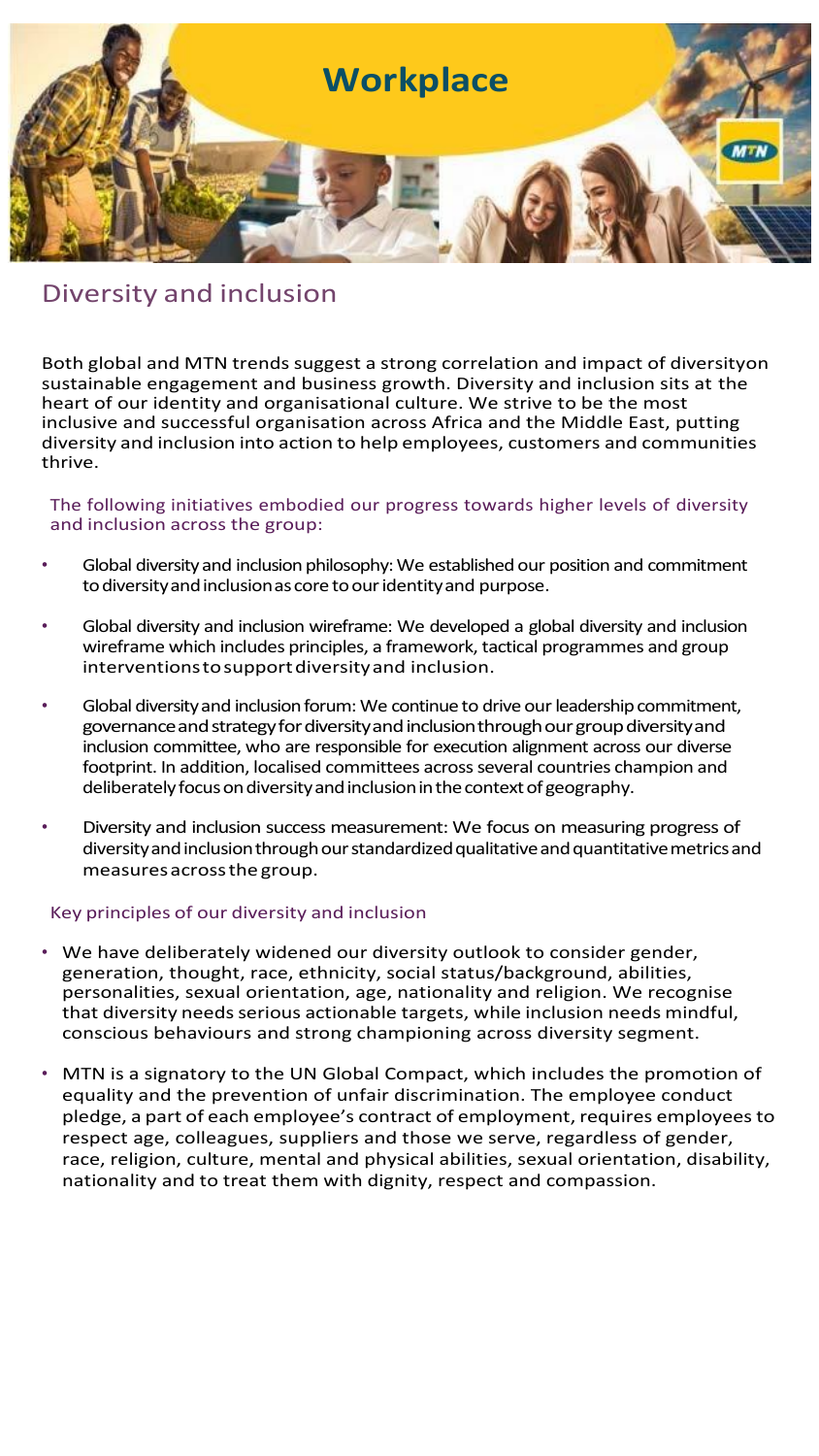

# Diversity and inclusion

## Diverse nationality and ethnicities

- We operate in 21 countries in Africa and the Middle East and as a result we are naturallydiverse.
- Our people represent more than 58 nationalities, multiple ethnicities and four generations adding to our rich diversity.
- We are supportive and encouraged by the youth which constitute 55% of our globalworkforcewith14%inmanagement.

## Differently abled persons

- We believe that differently abled persons contribute to the richness and diversity of our organisation.
- We have undertaken initiatives focused on opening doors for their participation and recognition as active contributing members of society, who mustnotface anydiscrimination.
- We are repositioning our hiring strategies to consciously improve diverse hiring and continue to invest in infrastructure to create conducive-work environments.

## Women equality and diversity

- We stand firmly committed to the advancement and empowerment of women within the organisation through targeted development programmes such as "women in technology and leadership", gender-caring leave policies, flexi-work policies for improved work-life balance, together with programmes to diversify regional hiring across our African and Middle East footprint.
- MTN Group supports and is committed to the promotion of gender equality and diversity in the workplace and the eradication of all forms of unfair gender discrimination. Not only do we believe that this is morally right, but that there is a businessimperativeforwomen'sempowerment.
- MTN Group commits itself fully to the articles of the "Convention on the Elimination of all forms of Discrimination against Women," as well as to the "Women's Empowerment Principles of the United Nations Global Compact."